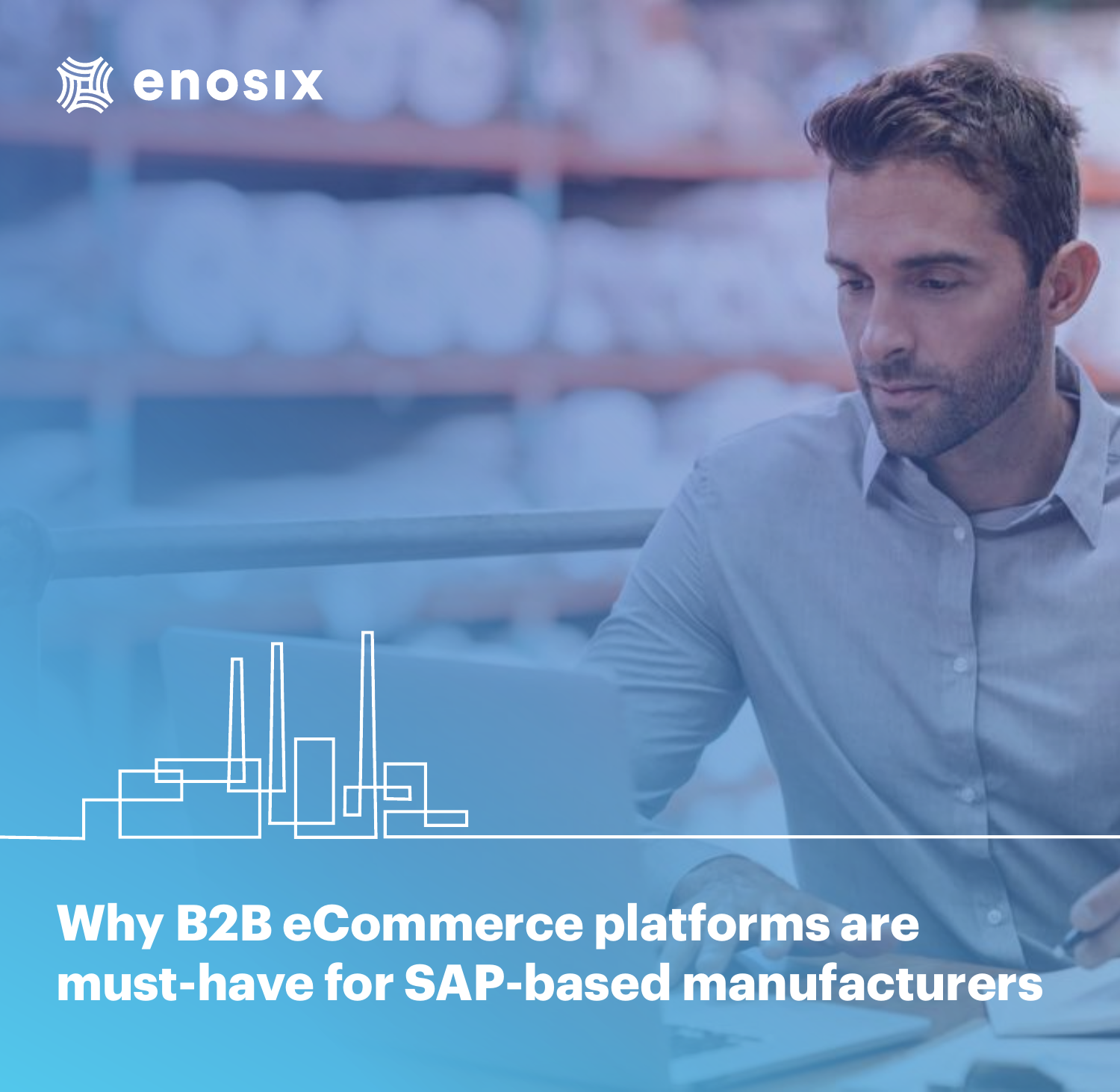# **Table of Contents**

- [Introduction](#page-2-0) **1**
- Why [self-service B2B eCommerce is a must-have](#page-5-0)  **4**
- [Your customers and distributors expect self-service](#page-6-0) **5**
- [The business impact of adopting B2B eCommerce](#page-7-0) **6**
- Use [SAP data to deliver a world-class eCommerce experience](#page-8-0) **8**

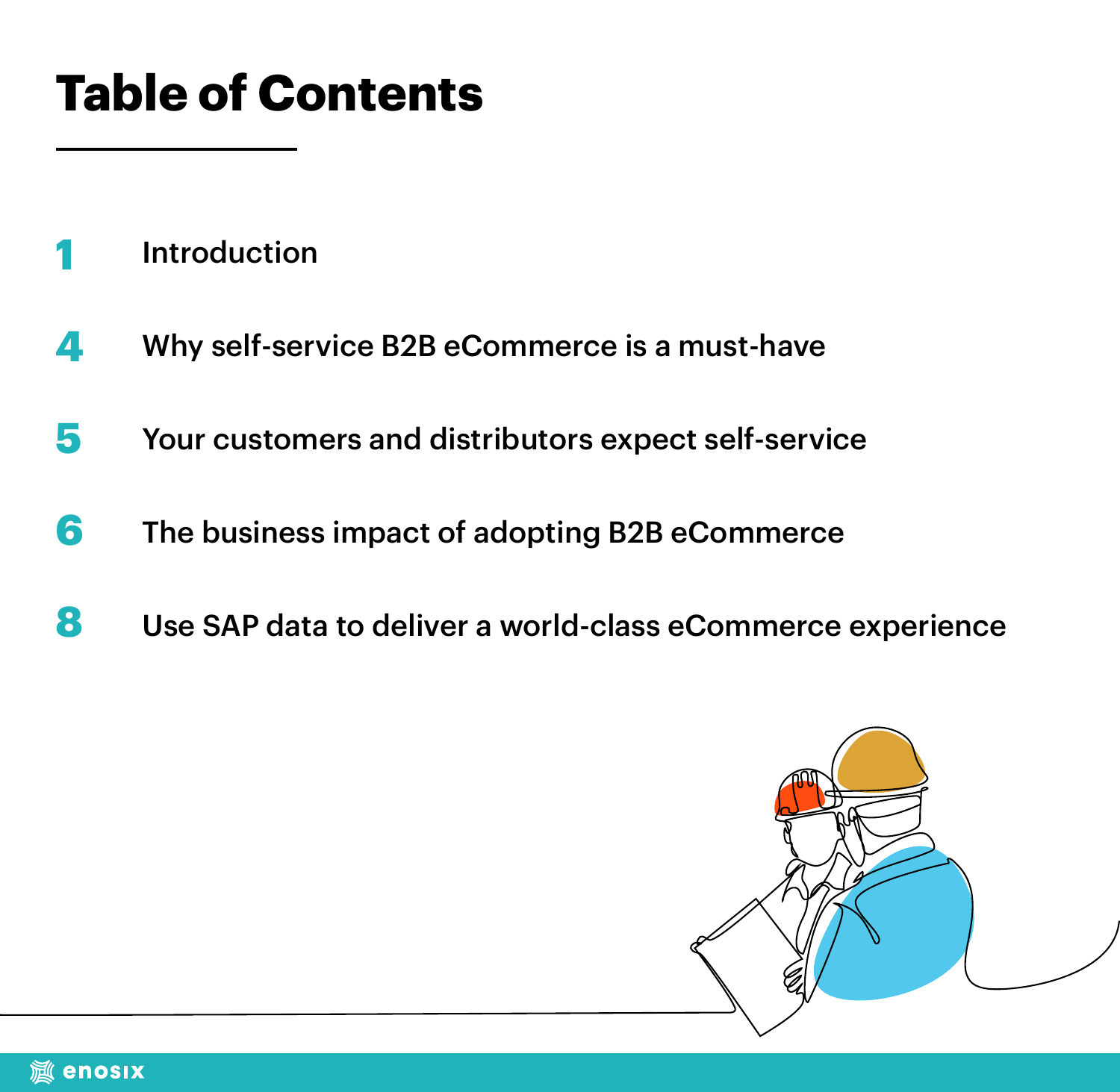#### <span id="page-2-0"></span>**Why B2B eCommerce platforms are must-have for SAP-based manufacturers**

Only 17% of buyers' time is spent meeting with potential suppliers when they are considering a purchase, according to Gartner. Distributors and dealers now expect a fullservice online portal with the ability to purchase, check the status of their orders, and track shipments–all with volume- and account-specific pricing, ATP, variant configuration– and more. Manufacturers who offer this, will thrive. Those that don't will lose market share.

A whopping 80% of B2B sales interactions between suppliers and buyers will occur in digital channels by 2025, according to Gartner<sup>1</sup>. This trend, hastened by the pandemic, is driven by a self-serve mentality that permeates all aspects of business transactions. Your customers and distributors want a more agile experience to keep up with their customers – including supply chain issues, pricing volatility as a result of COVID, and continued inflation.

Gartner expects that by 2025...

80%



1. https://www.gartner.com/en/newsroom/press-releases/2020-09-15 gartner-says-80--of-b2b-sales-interactions-between-su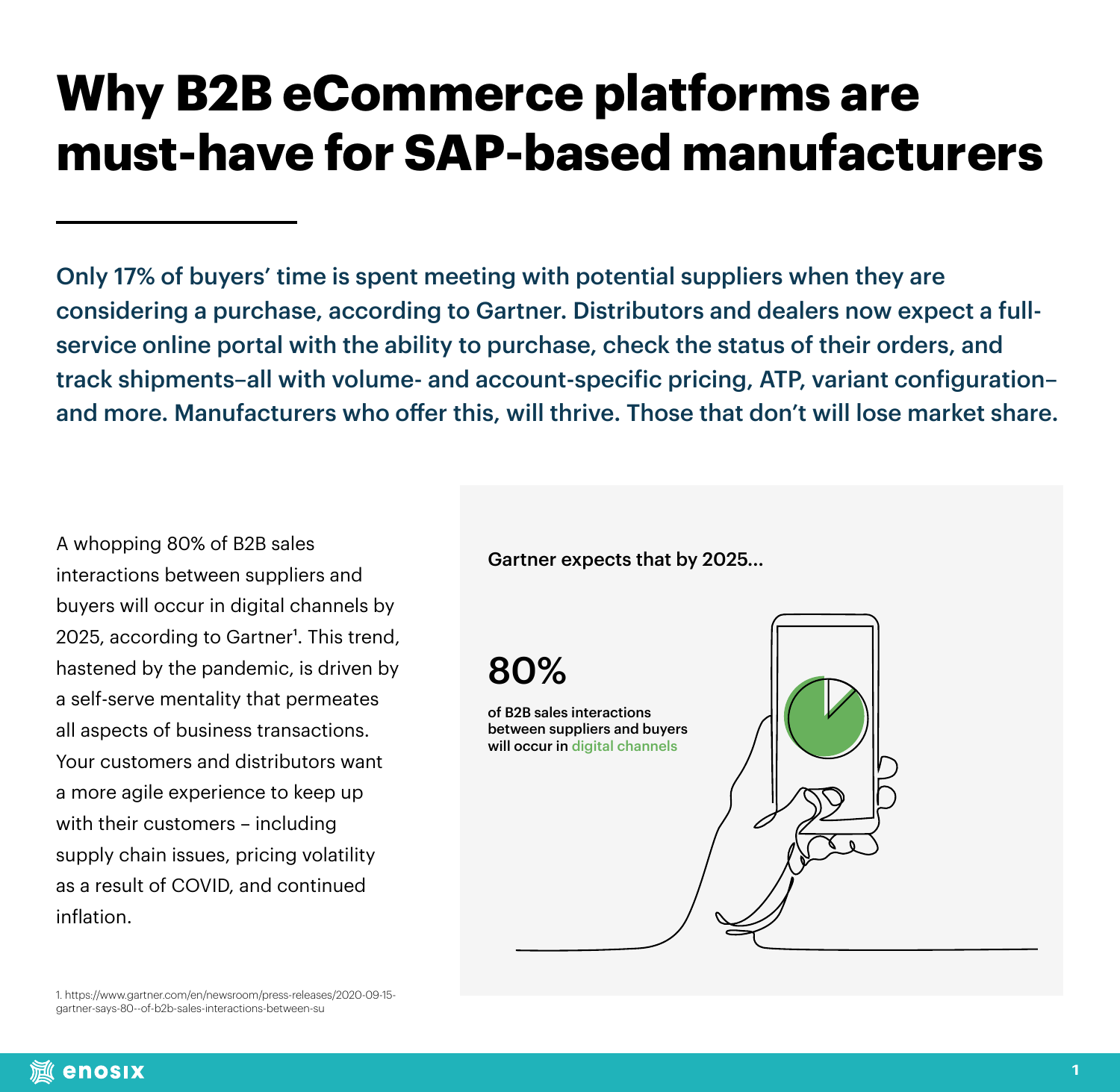Yet, at a time when more and more B2B buyers want to conduct transactions online, SAP-based manufacturers are challenged to provide that kind of eCommerce experience. The gap between what customers expect<sup>2</sup> and what manufacturing companies are offering is huge: According to McKinsey, 90% of buyers are purchasing remotely<sup>3</sup>, but only 18% of industrial companies say their online offerings are customer-centric. Does that sound familiar?

Another way to say this is that offering "some" eCommerce isn't going to cut it. Having only a portion of your SKUs available for online purchase, or a portal that only shows orders placed online isn't going to deliver the user experience that buyers want.



#### **Industrial companies are struggling to keep up with rising customer expectations**



In your business, you undoubtedly understand the challenges:

- Thousands of SKUs across inventory and made-to-order configurations
- Product information in SAP with quotes likely produced in an outside system
- Ensuring accuracy in quotes, pricing, discounts, and availability
- Fluctuating staffing levels in customer service and sales
- Near-instant customer/distributor demands for order information
- The need for an online sales portal but the hesitancy about the potential impacts on the business if it doesn't work right.

2. https://www.mckinsey.com/industries/advanced-electronics/our-insights/how-industrial-companies-can-put-ecommerce-at-the-heart-of-their-growth-strategy

3. https://www.mckinsey.com/business-functions/marketing-and-sales/our-insights/survey-us-b2b-decision-maker-response-to-covid-19-crisis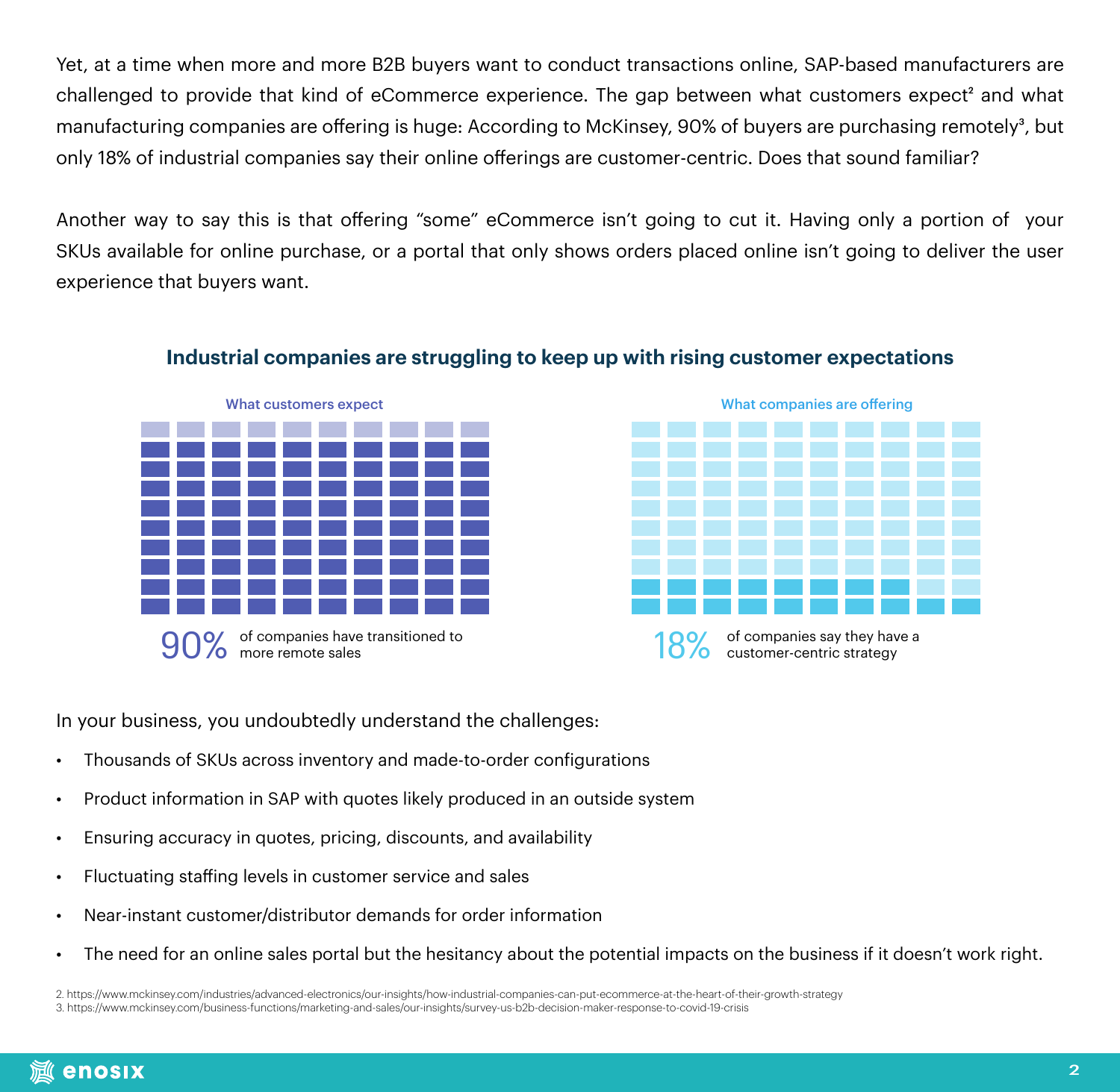Like it or not, consumer purchasing experiences like Amazon have set expectations for eCommerce in B2B markets as well. Your B2B buyers want a self-service eCommerce experience that caters to their specific needs. They also want the same personalized service, discounts, and understanding of their business that your sales team provides.

This means your need to deliver accurate and detailed information on availability, payment terms, pricing, and delivery information – specific to their particular business and for each product you sell. It can seem daunting, but failure to enable this kind of self-service eCommerce risks not just unhappy customers, but customers who move on to a competitor with the experience and convenience they want.

Partial or "good enough" eCommerce solutions are probably doing you more harm than good. If you currently offer eCommerce capabilities, take a hard look to ensure it's delivering on the promise (and revenue) of a fully-functioning solution. That includes a great user experience from login to checkout, access to your full product catalog, accurate pricing based on volume and negotiated discounts, and full tracking and status of orders

A robust B2B eCommerce site can turn a table stakes offering into your competitive advantage. Those who sell successfully online see both top-line and bottomline improvements.

In this eBook, we'll cover:

- Why self-service B2B eCommerce is a must-have
- Your customers and distributors expect self-service
- The business impact of adopting B2B eCommerce
- Use SAP data to deliver a world-class eCommerce experience

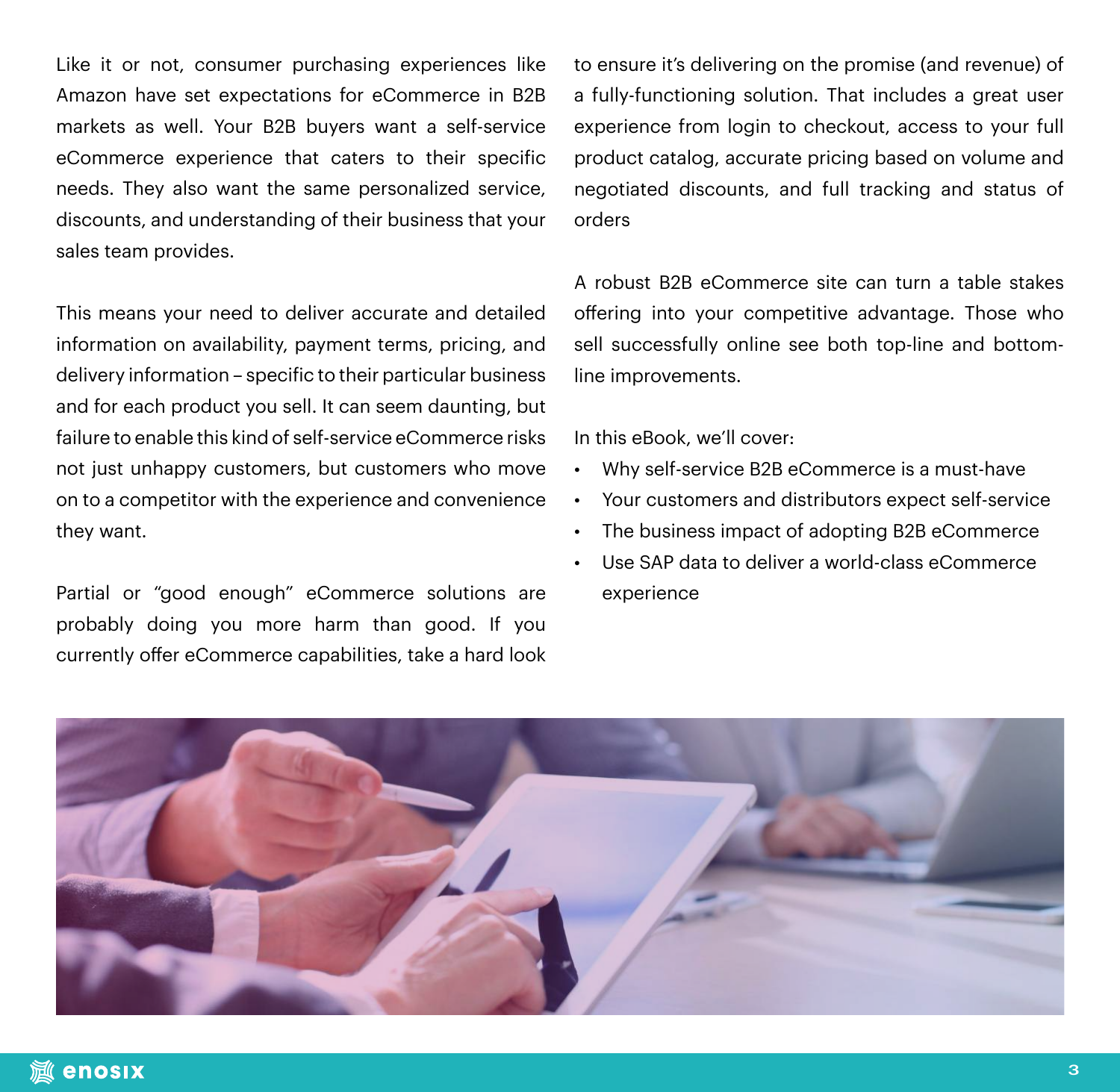## <span id="page-5-0"></span>**Why do manufacturers need to embrace B2B eCommerce?**

Simply put: your customers expect it. The pace and velocity of business is now 24/7 and eCommerce enables customers to engage with you whenever they want. It's like having a sales team that's open all the time. And, when done right, it's also like having customer service/ account teams available around the clock because your customers can not only place orders, they can check availability, find tracking information, and configure customizable products (all without breaking SAP-based business rules).

And if keeping and delighting your current customers isn't enough incentive, attracting new customers, growing revenue and improving margins are other benefits.

4. https://www.pwc.com/us/en/industries/industrial-products/library/manufacturing-e-commerce.html

Two-thirds of US manufacturers surveyed by PWC<sup>4</sup> in 2021 said that implementing digital marketing and sales over the next two years was a 'high' or 'very high' priority. To be clear: this isn't about keeping up with the latest trends. This is sound business logic that has been proven to preserve and protect sales, increase new customer attraction, improve revenues while lowering cost-toserve, and help improve margins. 86% of B2B buyers told PWC they prefer to order online instead of speaking to a sales representative. This staggering number shows that getting eCommerce right is critical for future success and growth.

#### **Manufacturers Agree: B2B eCommerce is an Opportunity…and Challenge**

| <b>Business Opportunity</b> |     |     | <b>Business Challenge</b> |     |
|-----------------------------|-----|-----|---------------------------|-----|
| Over the next 6 months      | 44% |     | Over the next 6 months    | 37% |
| Over the next 1-2 years     |     |     | Over the next 1-2 years   |     |
|                             |     | 66% |                           | 40% |

**瀜 enosıx**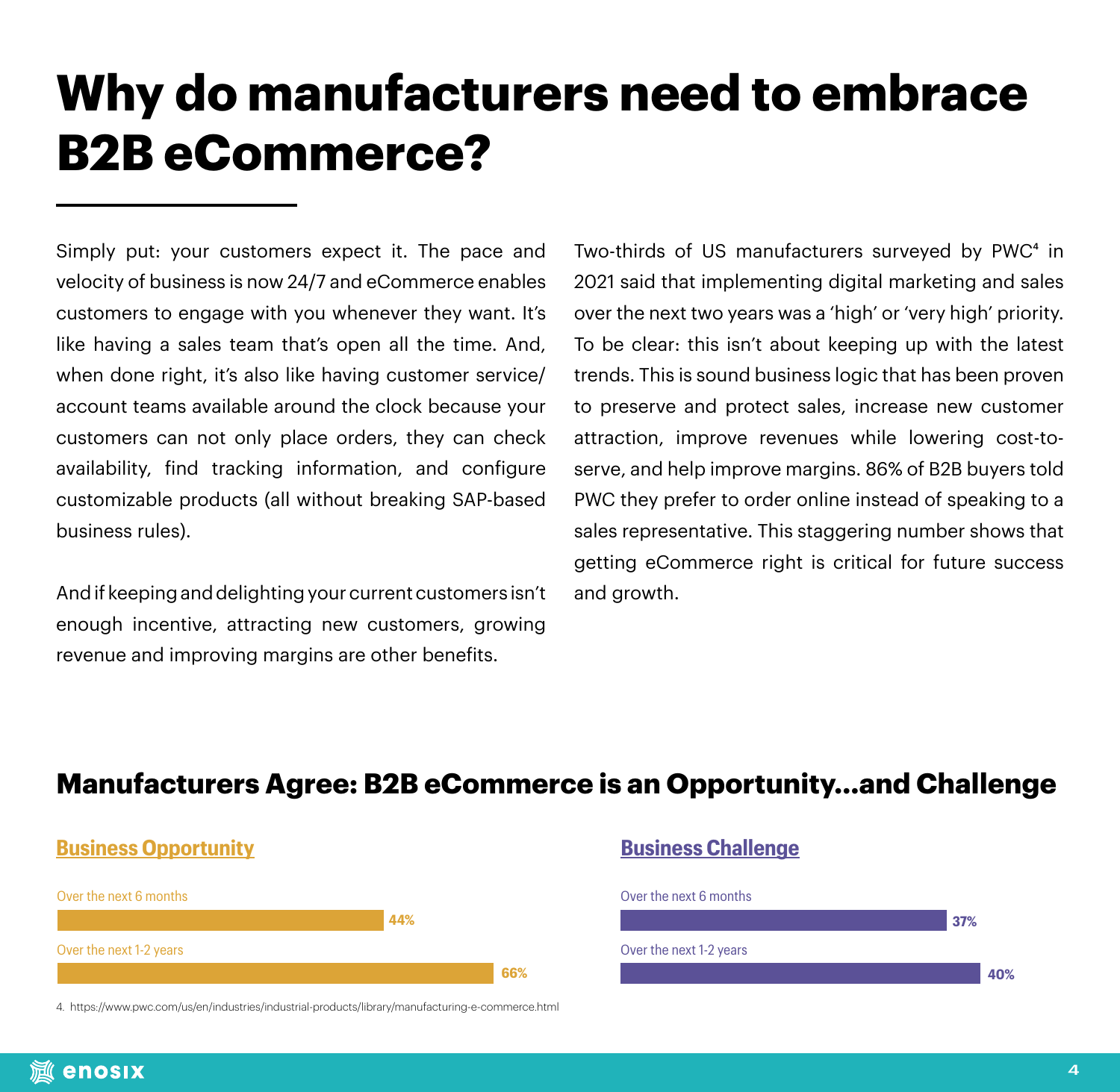## <span id="page-6-0"></span>**Self-service B2B eCommerce has not been a priority for manufacturers**

The manufacturing industry, as a whole, has historically biased technology investment toward solutions to improve operations, rather than core business systems. That's also because you have significant investments in systems such as SAP which have deeply rooted, highly customized business logic built-in and embedded. Sound familiar?

Traditional off-the-shelf eCommerce solutions often require rebuilding products into online catalogs or, just as cumbersome, trying to write interfaces between business systems. This understandably led to a 'not now' mentality when it came to eCommerce initiatives.

Even the most slow-to-innovate companies and industries are now feeling the pressure to do business online. The pandemic accelerated the adoption of online commerce and forged a revolution of sorts as supply chain challenges drove distributors and customers alike to find new product sources and new ways of keeping shelves stocked and inventory moving. Approximately 50% of manufacturers have invested in some level of eCommerce according to Sapio Research, but that still far lags demand as only more than 75% of B2B buyers prefer remote human interaction or digital self-service according to McKinsey<sup>5</sup>.

**70% of B2B decision makers say they are open to making new, fully self-serve or remote purchases in excess of \$50,000, and 27% would spend more than \$500,000.**

**- McKinsey, "For B2B sales, digital is the wave of the future"**

<sup>5.</sup> https://www.mckinsey.com/business-functions/marketing-and-sales/our-insights/these-eight-charts-show-howcovid-19-has-changed-b2b-sales-forever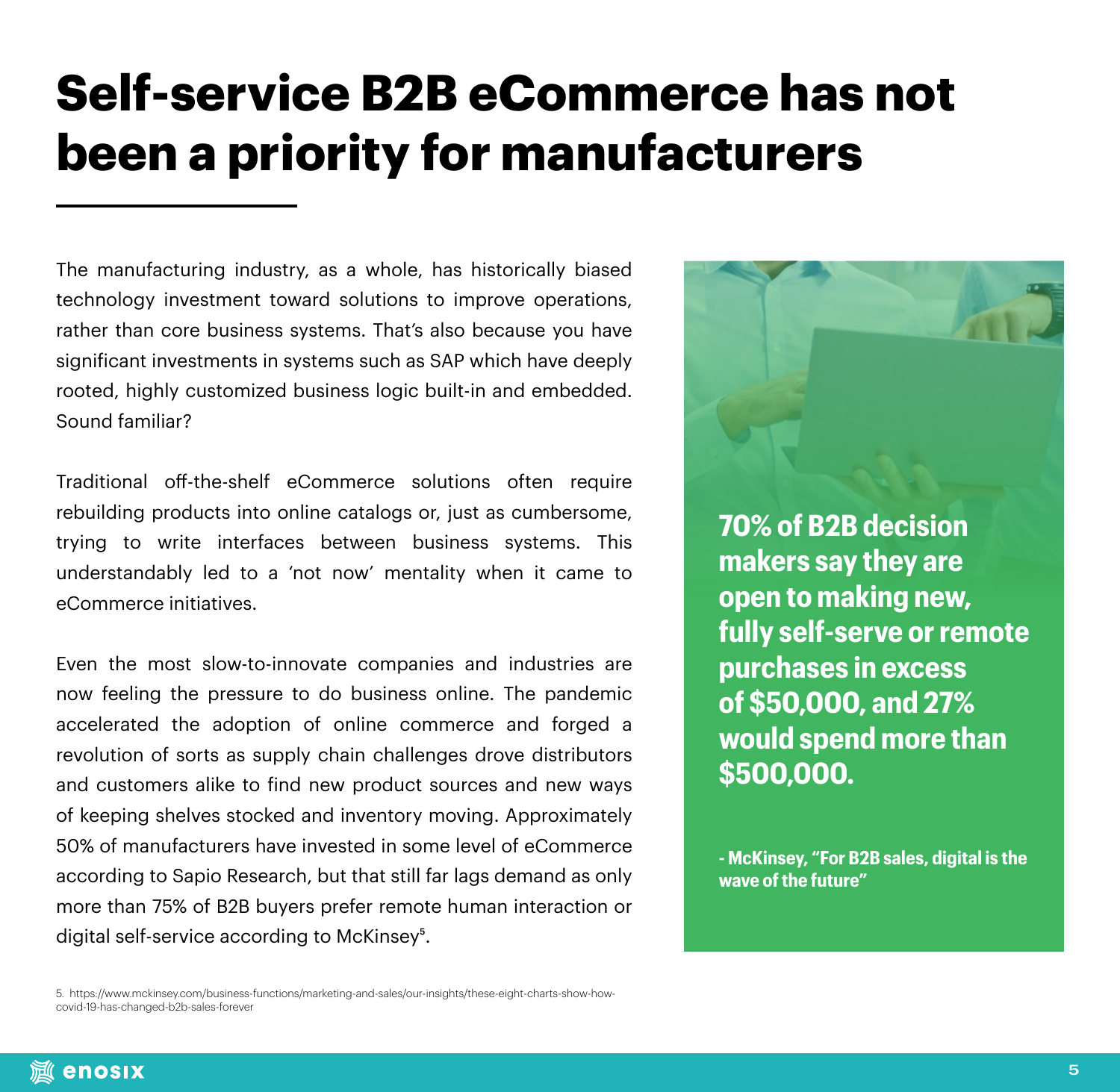## <span id="page-7-0"></span>**The business impact of eCommerce: mimicking the in-person buying experience**



The key to a successful self-service eCommerce portal is to build the same rapport and trust with your customers online that you have through phone conversations in the past. This starts with ease-ofuse but quickly hinges on having 100% accurate (and account-specific) pricing, availability, and configuration options.

It's important to acknowledge that a home-grown or limited functionality eCommerce solution is likely just frustrating buyers. No one wants to be midway through an order and realize configurable items have to be placed directly with a sales representative via phone or email, or that your volume pricing isn't properly being applied in the shopping cart. An enterprise-grade eCommerce solution, tied into your SAP data, is the best way to ensure your brand, and products, are the preferred choice for customers.

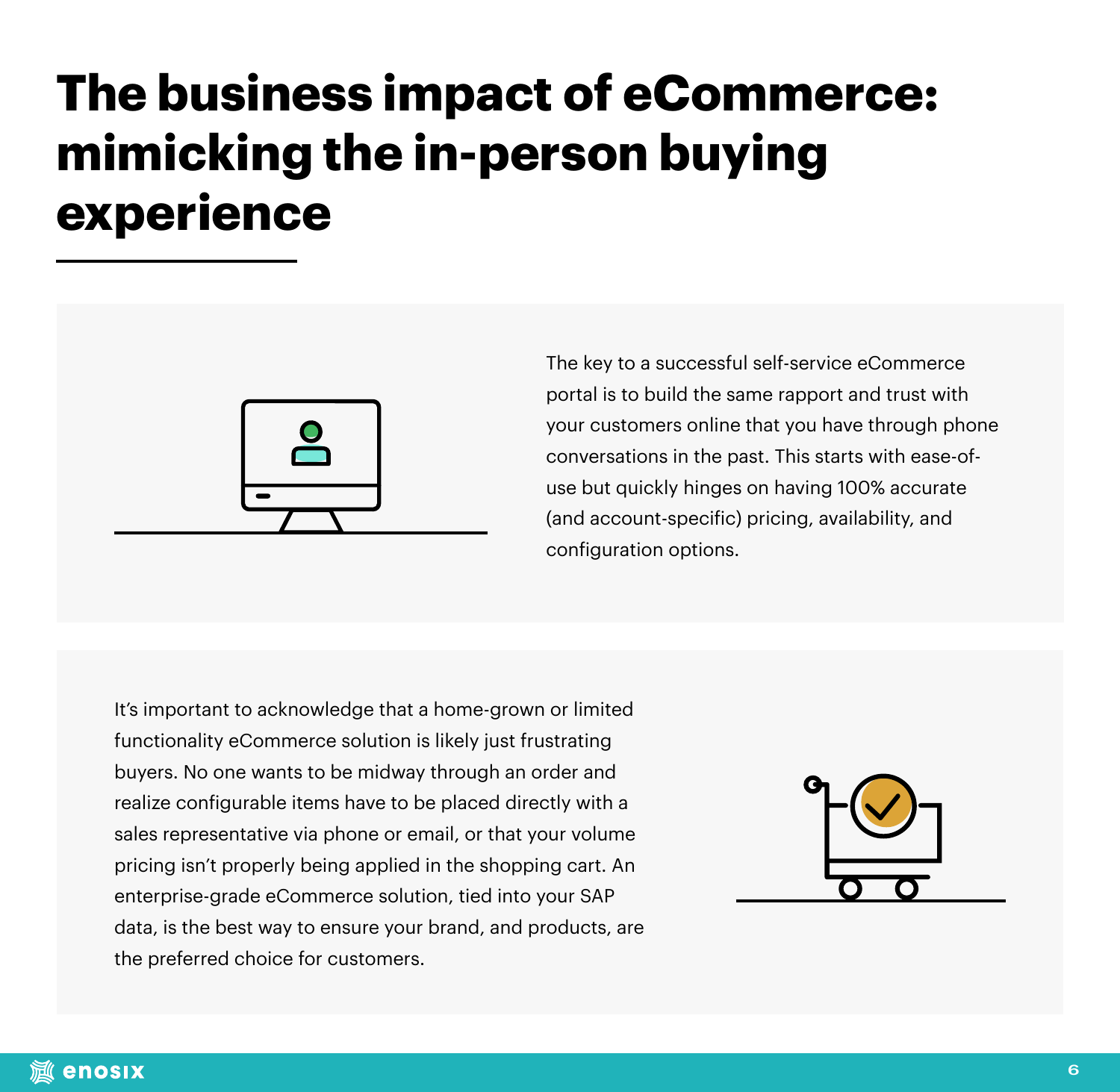<span id="page-8-0"></span>And given that you have tens-of-thousands if not hundreds-of-thousands of SKUs and nearly infinite configuration options, your eCommerce solution must leverage the business logic, product configurations, and account-specific discounts that are housed in your SAP system. Don't underestimate the importance of getting this right. Your full catalog of products, with account-specific pricing is mission-critical because any time a customer has to leave eCommerce to talk to a sales representative, you are adding unwanted friction to the buying experience.

Another business impact of a full-service eCommerce solution is freeing up customer care teams to focus on value-added activities rather than fielding calls about tracking numbers, order history, or product availability. No customer wants to wait in a call queue (however short) just to find out when their shipment arrives. Remember, B2B buyers expect the same experience in their work purchases that they enjoy from their Amazon orders - shipment notifications with tracking information, delivery confirmations, exception notifications, etc.

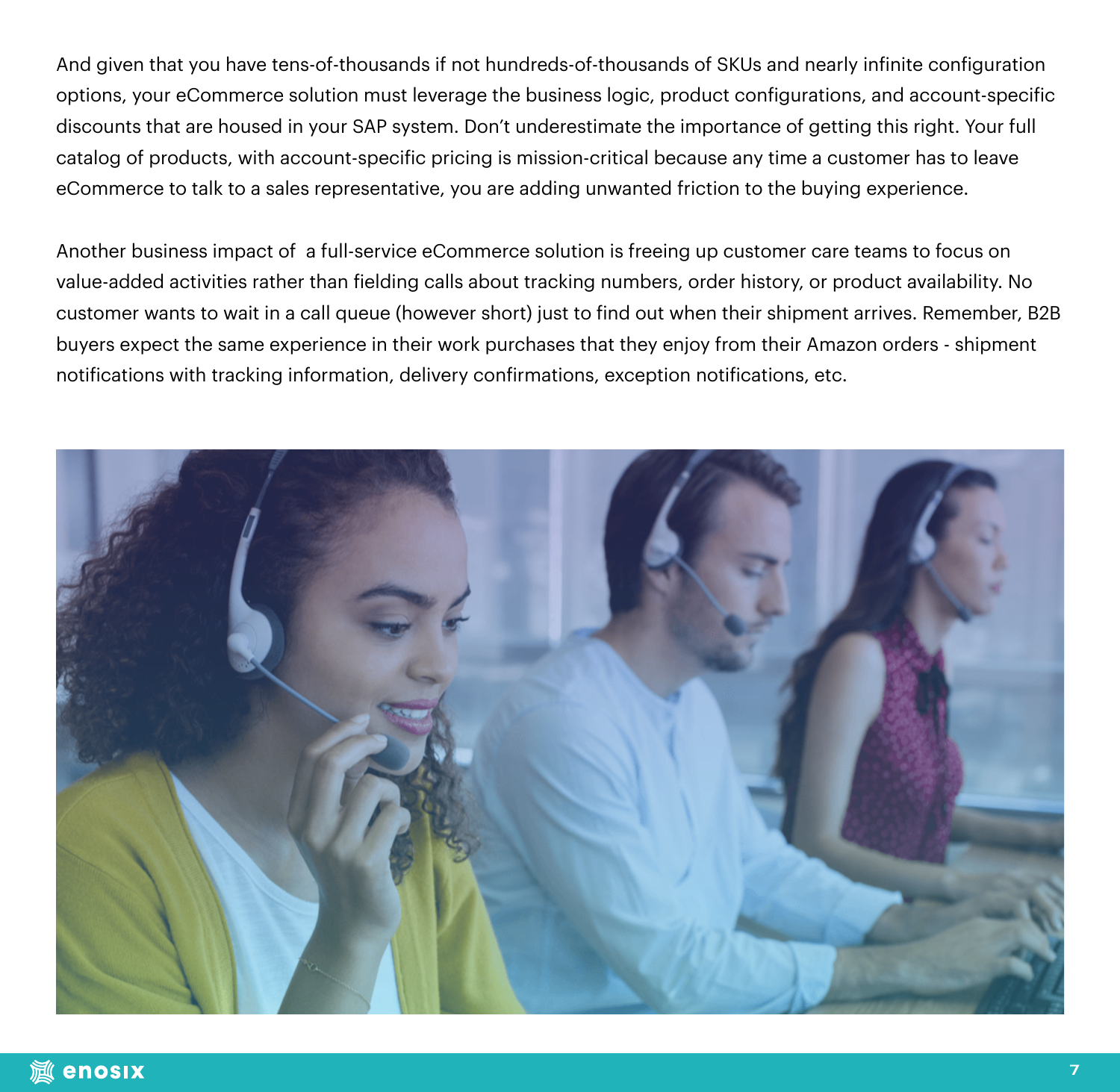## **Your SAP back-end is the key to a successful B2B eCommerce front-end**

The key to a successful B2B eCommerce solution is to leverage all the data you have about a customer to personalize their experience with 100% accuracy. All of this data lies in your SAP system, waiting for the [right partner](https://enosix.com) to help you unify it with an [eCommerce platform](https://enosix.com/salesforce-commerce-cloud/). These are some of the things that live in SAP that are must-haves in your eCommerce solution.

- Access to their full order history (not just orders placed online)
- Account-specific discounts and pricing must be 100% accurate
- Order tracking, exceptions, and delivery information must be real-time and always up-to-date
- Variant configurations must be available, following all SAPspecified rules. If only some of your products are available for online purchase, it's as good as none.
- ATP/expected availability must be real-time and tied to the exact order quantity and specifications

With limited IT resources and business-critical needs like a swift deployment of eCommerce, it's key to find a partner, like [enosix,](http://enosix.com) with a proven track record of quickly and accurately delivering an eCommerce solution that leverages, not replicates, the alwayschanging data within SAP.

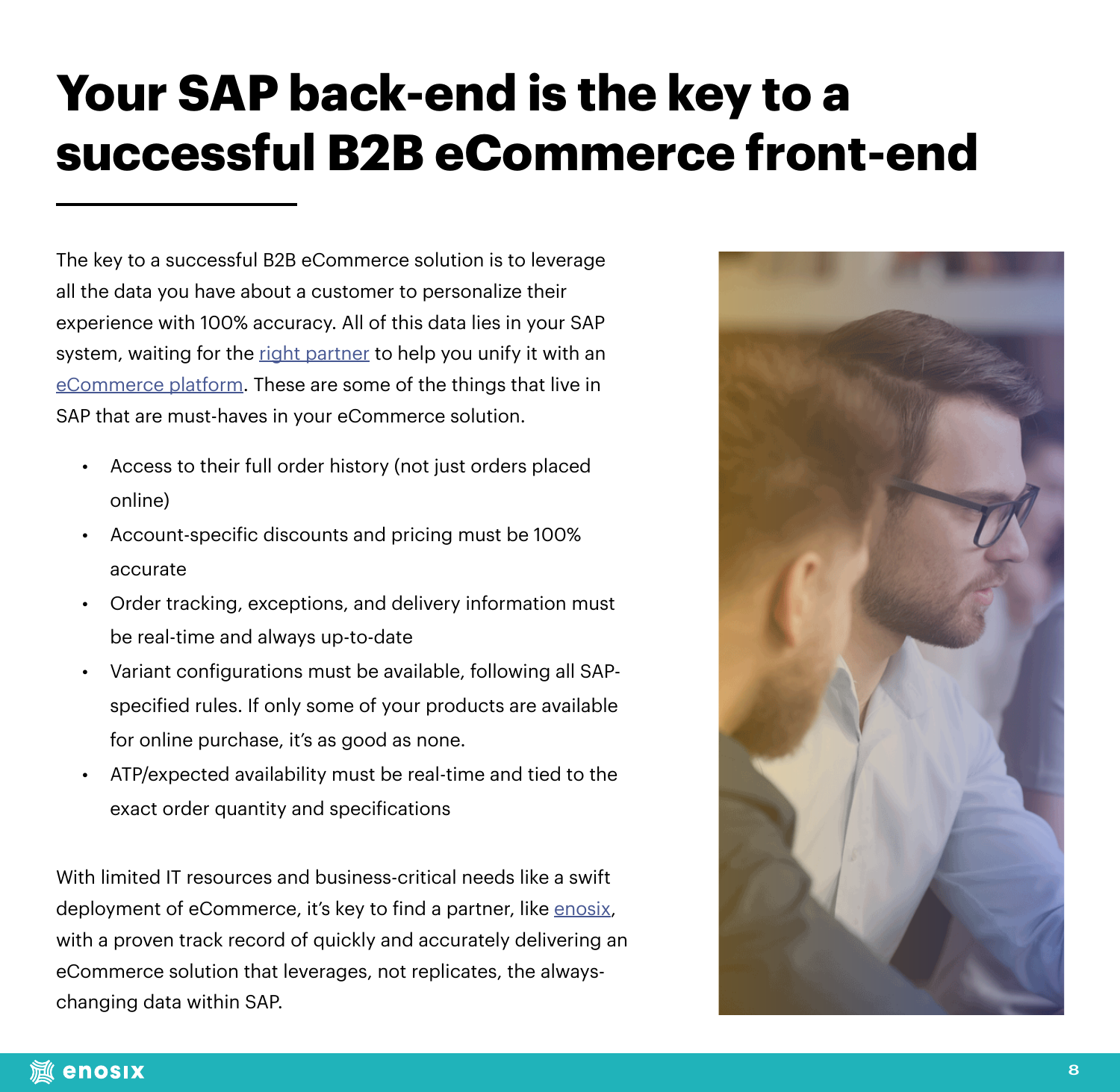### **Key take-aways:**

| ., |  |
|----|--|
|    |  |
|    |  |
|    |  |
|    |  |

Do not delay eCommerce implementation any longer. Current customers want it. New customers expect it.



Your competitors already have an eCommerce solution, or will soon. The vast majority of B2B buyers want to do business online–even for very large purchase amounts.



If you have a self-built or limited functionality eCommerce solution, prioritize replacing it before customers take their buying dollars elsewhere.



Consider the positive impacts on other areas of your business: decreased call/inquiry volume for customer care, more time for sales representatives to build account relationships, lower cost sales invoices for self-serve orders, and more.



Ensure any eCommerce solution you consider leverages the business information within SAP using data virtualization and not middleware. No company has time or resources to keep replicated catalogs or secondary data sources synchronized with master SAP data. (hint: talk to an [enosix](http://https://enosix.com/request-a-demo) expert about how to do this in just weeks.)